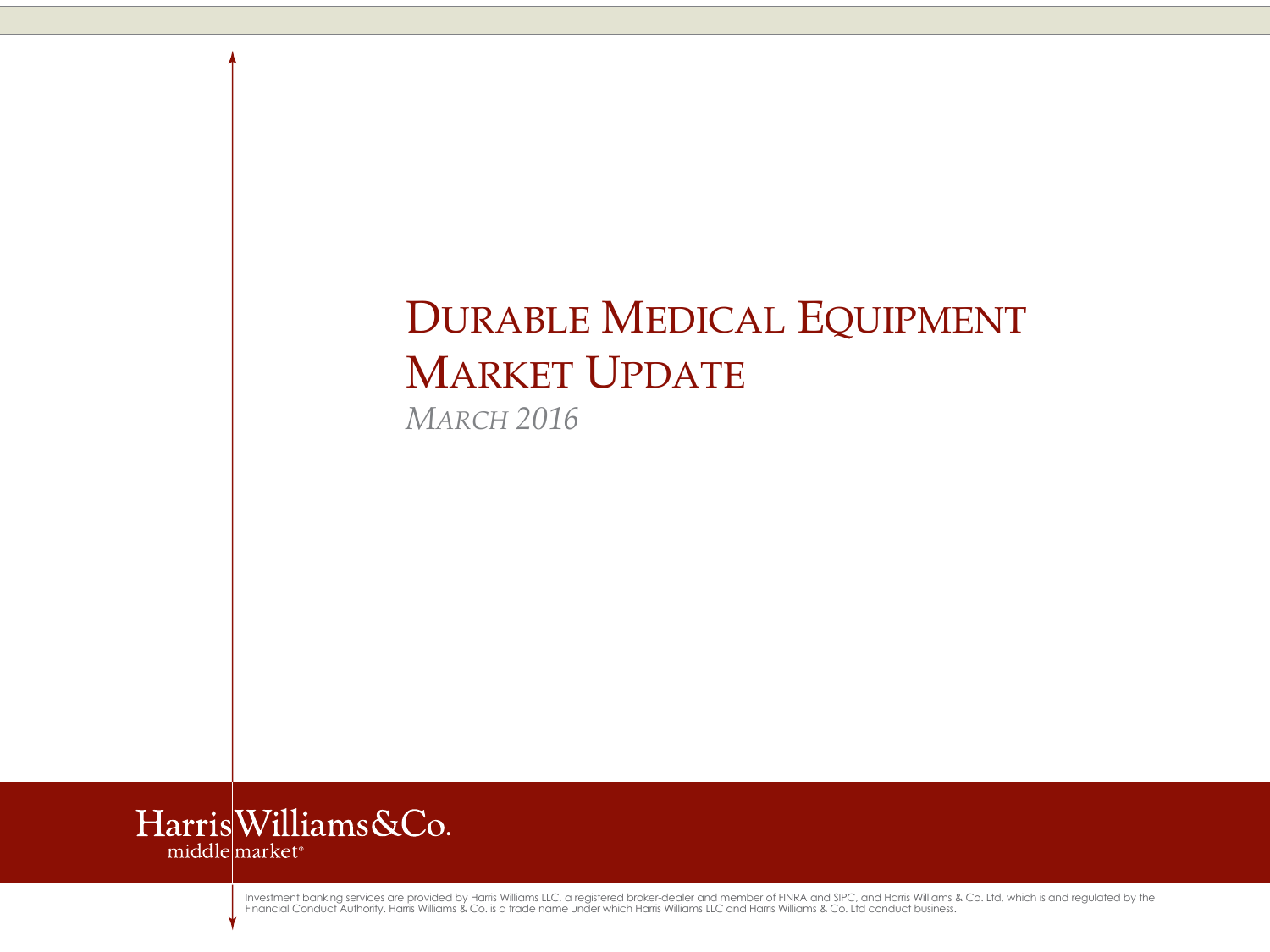## ATTRACTIVE INDUSTRY FUNDAMENTALS…

Strong demand drivers continue to support increased demand for DME products worldwide.

- **Aging population.**
- **Patient preference for home-based care.**
- **Increase in insured population as a result of the Affordable Care Act.**



*Global population age 65 and older continues to grow rapidly… Estimated percent change in population, 2010 to 2050, by age, in the world and the United States*

*Global population is increasingly overweight and obese… Top 10 populated countries where obesity affects 25%+ of the adult population*

| <b>COUNTRY</b>                                                                                                                                                   | POP.<br>(MM) | <b>COUNTRY</b> | POP.<br>(MM) |  |
|------------------------------------------------------------------------------------------------------------------------------------------------------------------|--------------|----------------|--------------|--|
| United States                                                                                                                                                    | 321.4        | South Africa   | 53.7         |  |
| Russia                                                                                                                                                           | 142.4        | Columbia       | 46.7         |  |
| Mexico                                                                                                                                                           | 121.7        | Argentina      | 43.4         |  |
| Egypt                                                                                                                                                            | 88.5         | Algeria        | 39.5         |  |
| United Kingdom                                                                                                                                                   | 64.1         | Poland         | 38.6         |  |
| The top 10 affected countries account for 13.2% of global population<br>Note: excludes Iran; obesity defined as male or female with BMI $\geq 30 \text{ kg/m}^2$ |              |                |              |  |

#### **STRONG FUNDAMENTAL DEMAND DRIVES… …AN INCREASE IN HOME HEALTH CARE PATIENTS**

*Increased demand further supported by increasing number of insured…*





*…and increased utilization of home health care*

Source: Pew Research, World Health Organization, Congressional Budget Office, and MedPAC.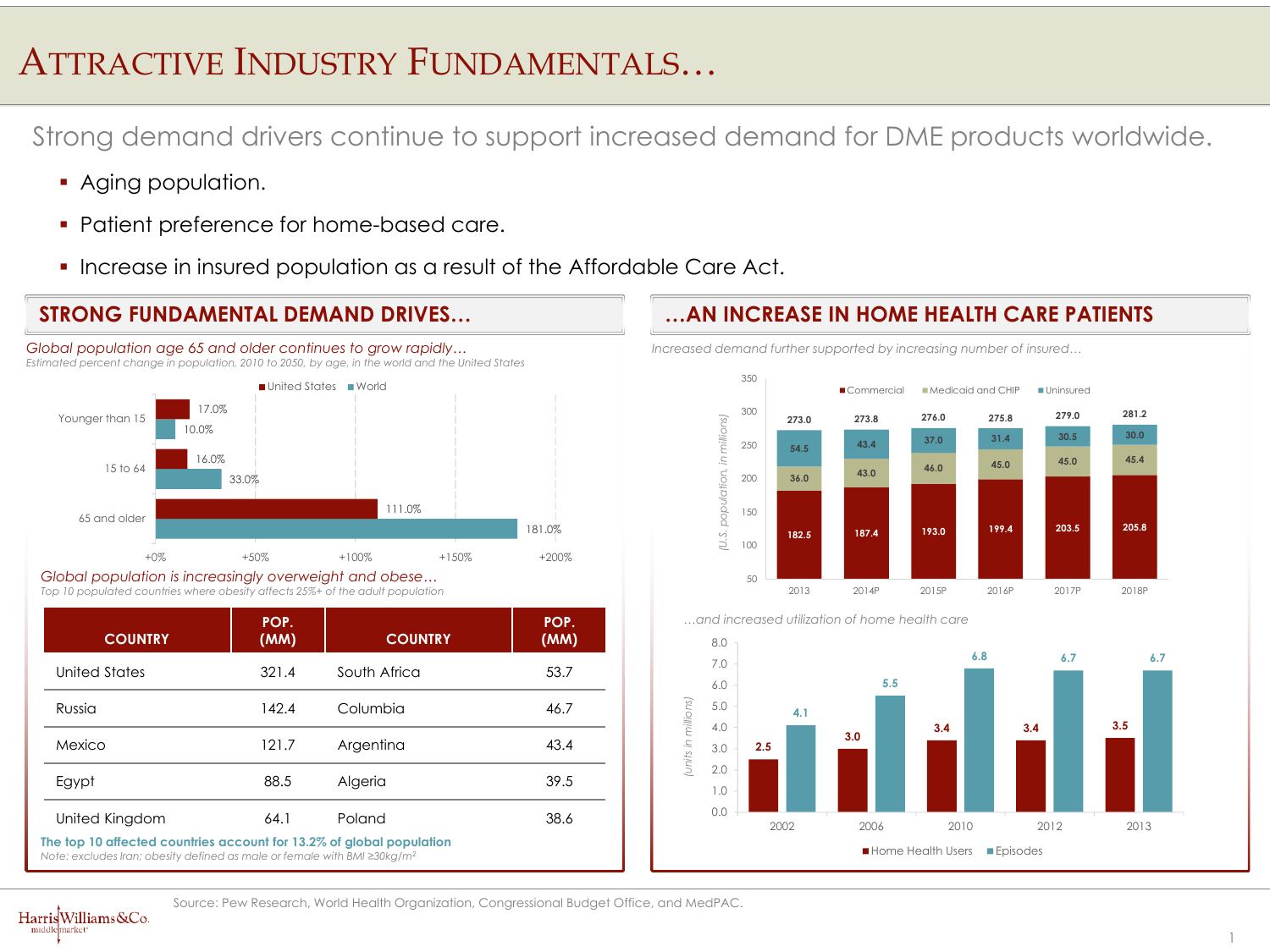## …SUPPORT ACCELERATED MARKET GROWTH

U.S. DME expenditures are expected to grow at a 5.3% CAGR from \$46.5 billion in 2015P to \$60.2 billion in 2020P.

- The DME industry is expected to accelerate due to demographic trends, patient preference for home-based care, and the increase in the insured population.
- Competitive bidding, an ongoing Medicare initiative to bring its reimbursement in line with other payors, has negatively impacted some DME distributors and manufacturers.



Source: CMS NHE estimates, company filings, and ThomsonOne.

HarrisWilliams&Co. marker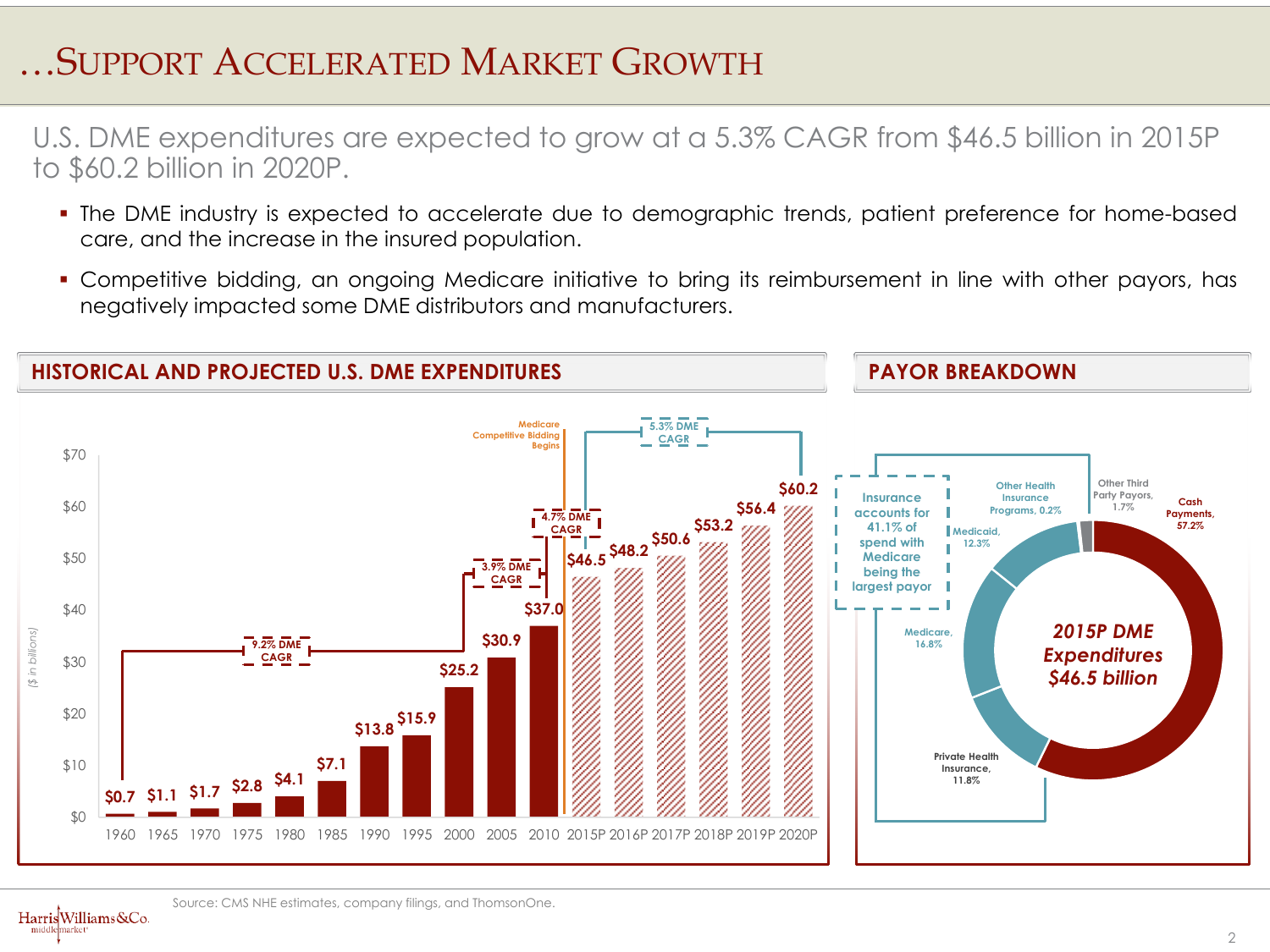## COMPETITIVE LANDSCAPE

The DME industry is highly competitive and has a dynamic reimbursement environment.

- Medicare's competitive bidding program began in January 2011 with the first round of bidding, and the second round began in July 2013.
	- − The first round of bidding was done in nine metropolitan areas and resulted in 32% lower pricing, while the second round was done in 91 metropolitan areas and resulted in 45% lower pricing
	- − CMS started to phase in new rates in January 2016, and all regions will be lowered to a regional single payment amount on July 1, 2016
- Industry players with a comprehensive portfolio and low cost manufacturing are most likely to successfully capture market share in this environment.



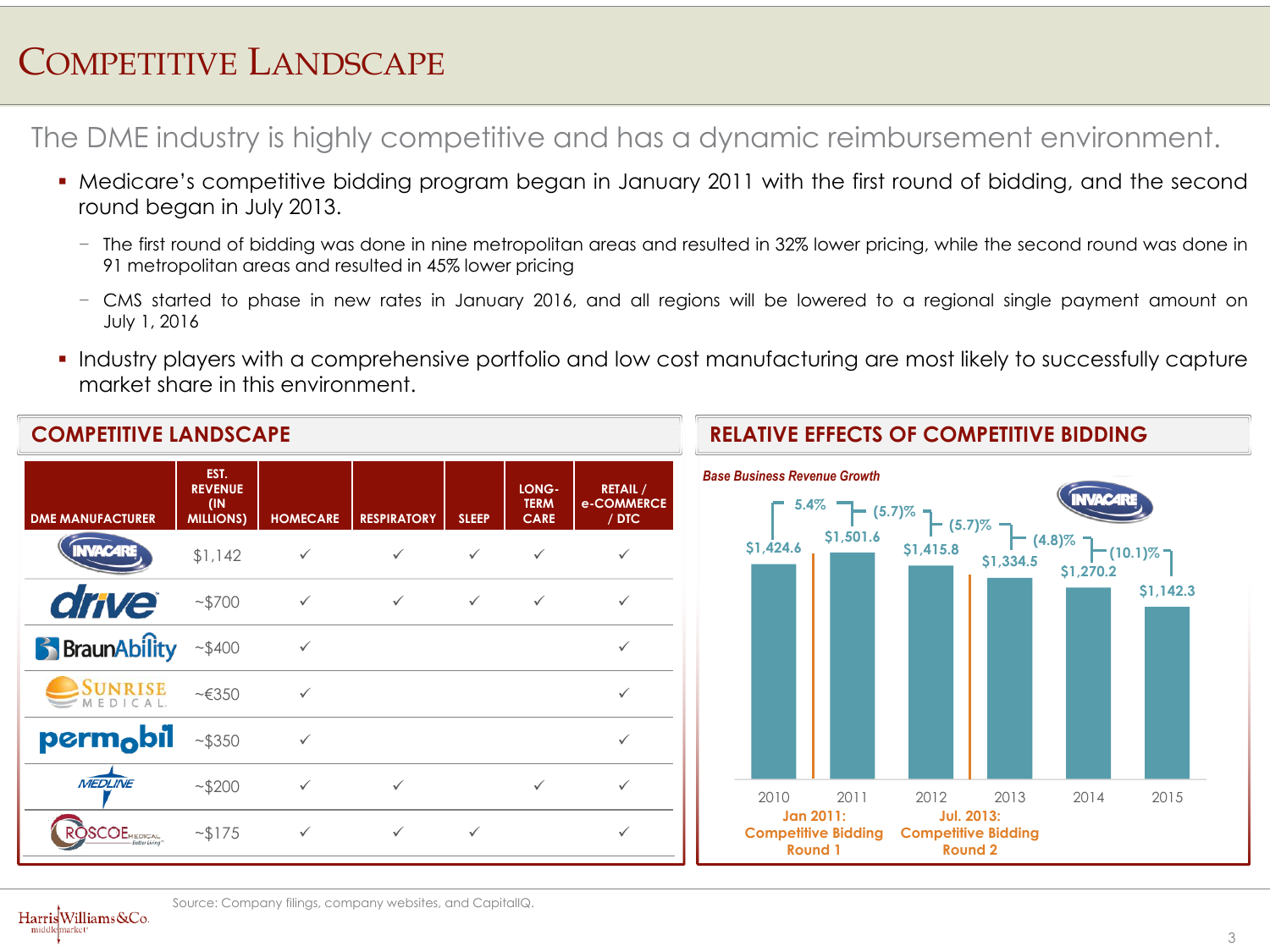### UPDATE ON REIMBURSEMENT ENVIRONMENT: *NATIONAL COMPETITIVE BIDDING*

Since its implementation, the Competitive Bidding Program has re-aligned payments amounts with new market prices, saving Medicare (and taxpayers) billions.

- At present, the program is restricted to certain categories of equipment, supplies and services.
	- − Most notably respiratory systems, mobility products (both power and manual), general home medical equipment and beds are all encompassed under the current product categories
- In early February, the Obama administration made available its FY 2017 budget, which includes authority to expand competitive bidding to certain DME.
	- − Proposal includes inhalation drugs; all prosthetics and orthotics; and ostomy, tracheostomy, and urological supplies which represent total estimated savings of \$3.8 billion over the next 10 years

#### **ROUND 1 ROUND 2**

- 9 Metropolitan Statistical Areas.
- Bid rates that took effect on January 1, 2011 were 32% lower on average than prior pricing in nine select categories.
- Contracts awarded for January 1, 2011 December 31, 2013.



- 91 Metropolitan Statistical Areas.
- Bid rates that took effect on July 1, 2013 were 45% lower on average than prior pricing.
- Contracts awarded for July 1, 2013 June 30, 2016.
- Round 2 re-compete process closed in March 2015 and will be awarded by Spring 2016.



Source: CMS, HHS, and company filings. HarrisWilliams&Co.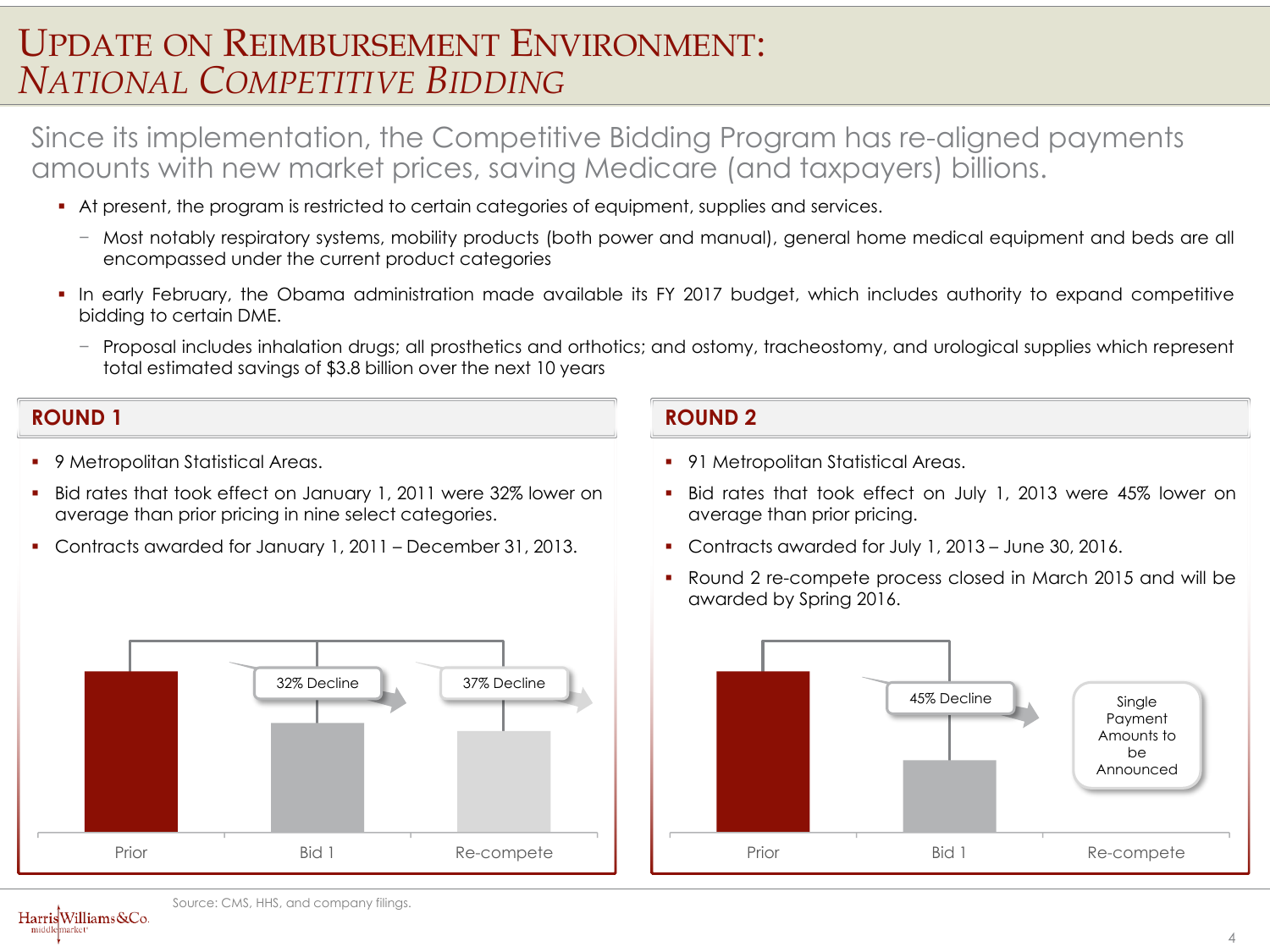#### UPDATE ON REGULATORY ENVIRONMENT: *MEDICAL DEVICE SALES TAX*

A two year moratorium on the Medical Device Tax was implemented with the December 18, 2015 signing of the Consolidated Appropriations Act of 2016.

- The tax, which imposes a 2.3% tax on the domestic sales of medical devices in the United States, to be paid by manufacturers or importers, was implemented in 2013 as part of the Affordable Care Act.
	- − Tax applies to all domestic sales of medical devices including MRI machines, hospital beds, and surgical equipment
	- − Does not apply to medical goods sold at retail for individual consumer use
- The Tax was originally implemented to generate roughly \$30 billion in funds to support the Affordable Care Act.
	- − Assumed that greater access to healthcare coverage would create a larger market for medical devices
	- − Determined to be ineffective, only raising some 60% of funds during initial period
- Private companies stand to experience \$3.4 billion in tax savings from 2016 2017.
	- − Savings will be experienced across the industry with small-to-medium size medical device companies experiencing the largest benefit
	- − Cost savings will allow manufactures to deploy additional spend to R&D and new innovative product launches
- The tax is presently set to be automatically reinstated on January 1, 2018.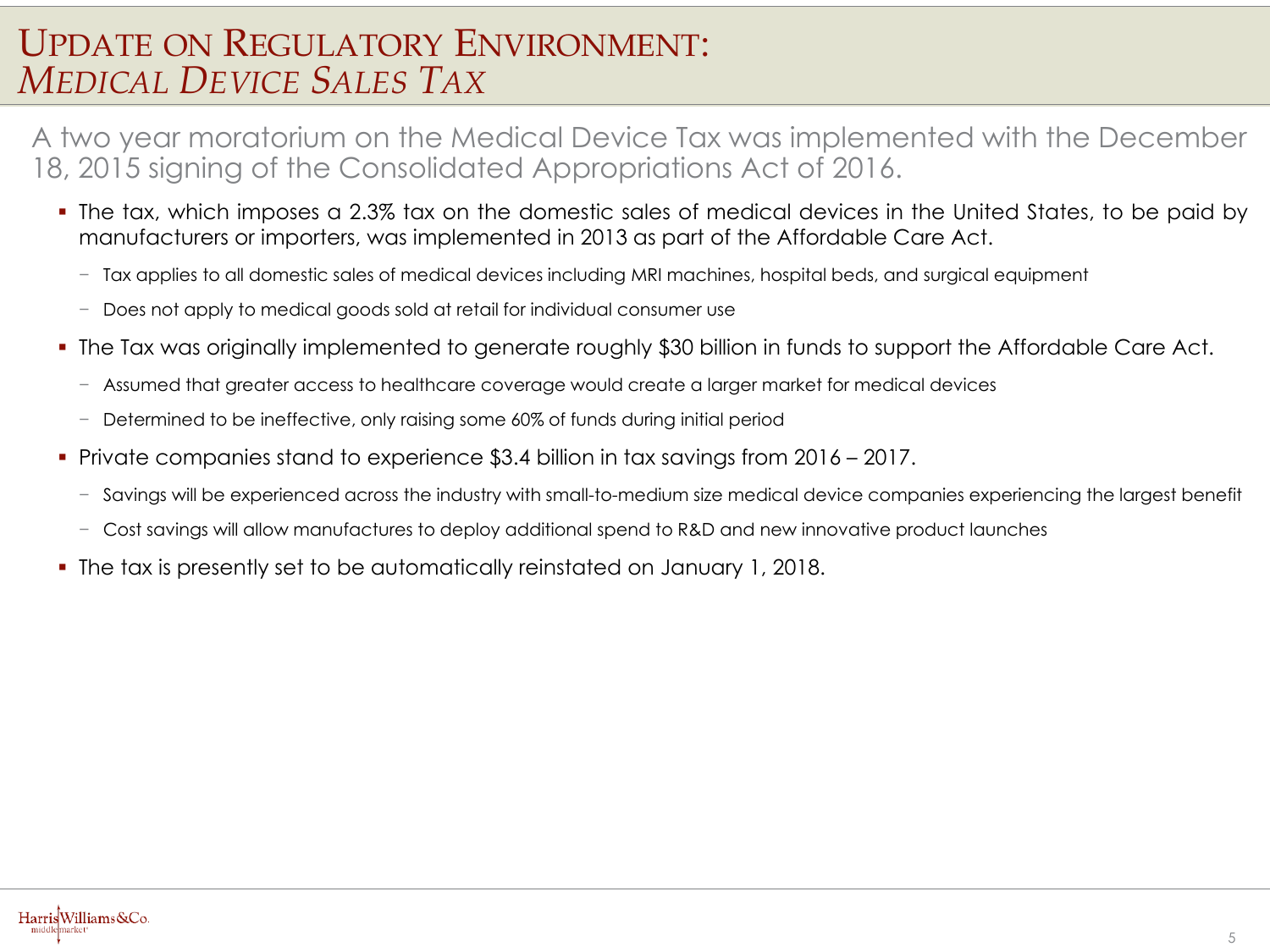#### UPDATE ON REGULATORY ENVIRONMENT: *PRIOR AUTHORIZATION PROCESS FOR CERTAIN DMEPOS*

In December 2015, CMS issued a new rule establishing a prior authorization process for certain durable medical equipment, prosthetics, orthotics, and supplies (DMEPOS).

- Final ruling issued February 2016 addresses concerns related to improper payments for DMEPOS and protects access to necessary care for Medicare and Medicaid beneficiaries.
- DMEPOS items that were flagged for unnecessary utilization comprise a Master List of 135 items that will potentially be subject to prior authorization.
	- − CMS will initially test the new prior authorization rule on a subset of items from the Master List
	- − Items automatically stay on the Master List for 10 years but can be removed earlier if prices fall below the payment threshold
- For items on the Required Prior Authorization List, relevant documentation must be submitted for prior authorization before beneficiaries can receive an item and submit a claim.
- CMS anticipates ~\$150 million in incremental Medicare costs associated with processing prior authorization requests through 2025P, compared to ~\$600 million in Medicare Part B savings from a reduction in unnecessary utilization.

#### **MEDICARE POTENTIAL COSTS AND SAVINGS FROM PRIOR AUTHORIZATION**



HarrisWilliams&Co. marker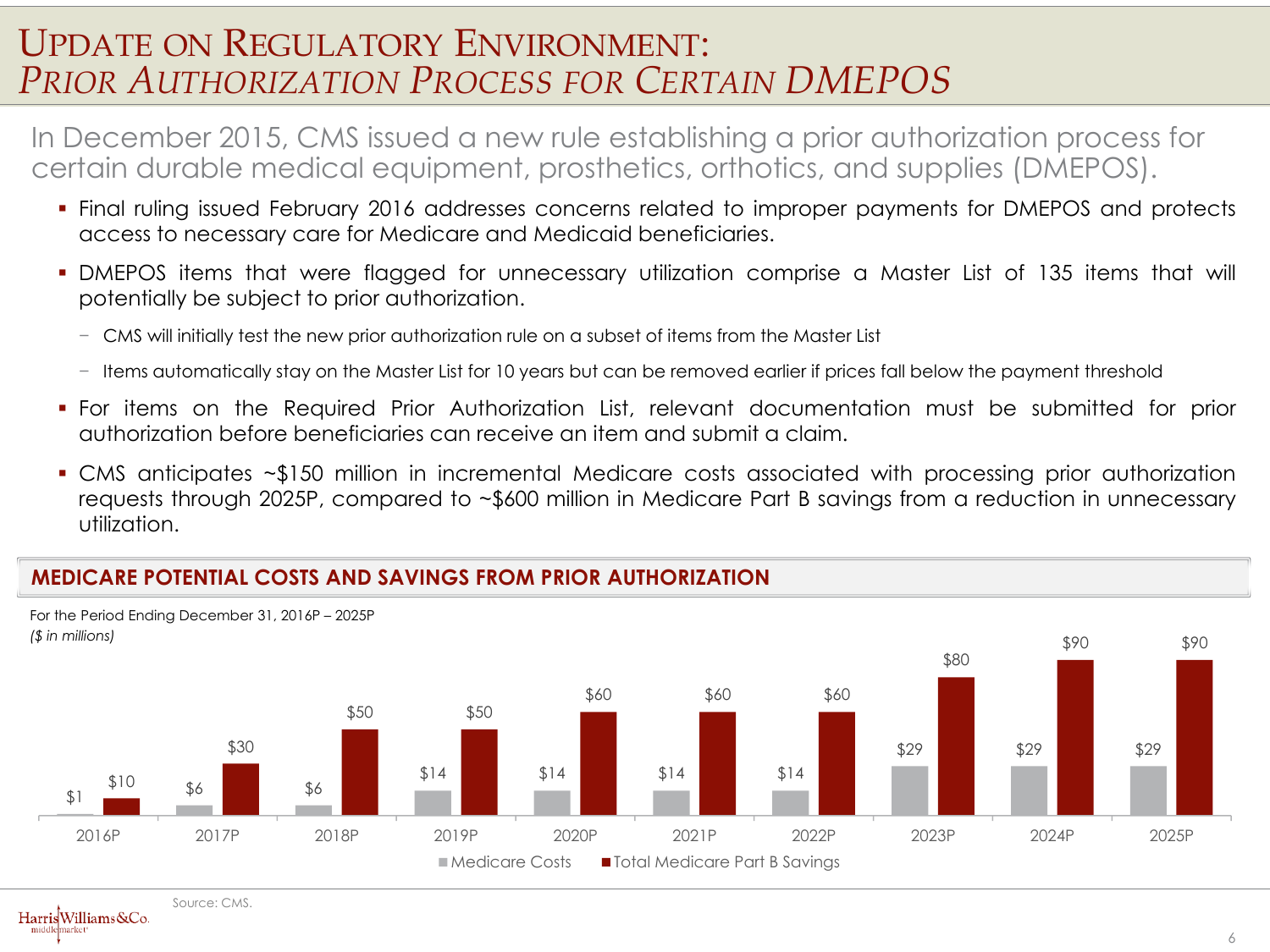#### VALUATION OBSERVATIONS: *PUBLIC COMPARABLES AND TRANSACTIONS*

#### DME public comparables are trading near 5-year highs.

#### **VALUATION OF PUBLIC COMPARABLES AND PRECEDENT TRANSACTIONS**

Enterprise Value / LTM EBITDA for the period February 28, 2011 – February 29, 2016



Source: Capital IQ, public filings, and Wall Street Research.

HarrisWilliams&Co.

marker

(1) DME Index includes: Getinge, Stryker, ResMed, and Hill-Rom. Note: IVC excluded due to Company issues related to FDA consent decree.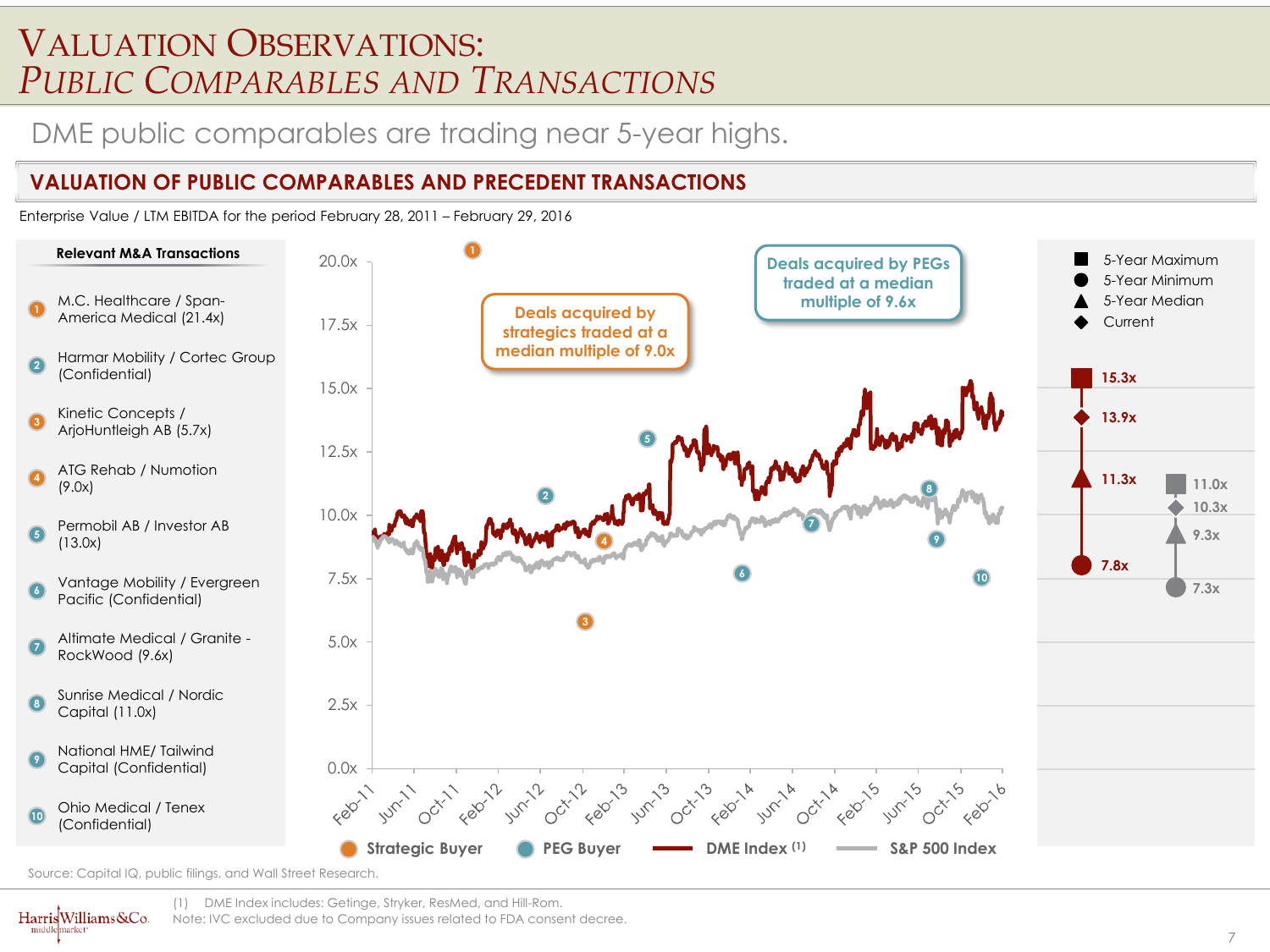## NOTABLE INDUSTRY PARTICIPANTS *PRIVATE COMPANIES*

| <b>Company</b>           | Ownership                               | <b>Description</b>                                                                                                                                           |
|--------------------------|-----------------------------------------|--------------------------------------------------------------------------------------------------------------------------------------------------------------|
| R Aero Care              | peloton                                 | Provider of home respiratory therapy products and other mobility-focused<br>durable medical equipment.                                                       |
| <b>AltimateMedical</b>   | ROCKWOOD                                | Manufacturer of standing solutions to support therapy for adults and<br>children with disabilities.                                                          |
|                          | rescendo<br><b>Capital Partners</b>     | Provider of portable oxygen concentrators and other respiratory related<br>medical devices.                                                                  |
| <b><i>REREG.</i></b>     | <b>WATER STREET</b>                     | Manufactures and markets sports medicine and rehabilitative orthopedic<br>products and services.                                                             |
| <b>APRIA HEALTHCARE*</b> | The Blackstone Group®                   | Provider of home respiratory service and medical equipment such as seat<br>cushions, lift chairs, and portable nebulizers.                                   |
| <b>COMPASSHEALTH</b>     | TENEX                                   | Branded manufacturer and distributer of home medical equipment and<br>related products.                                                                      |
| <b>OFFICE</b>            | <b>FERRER FREEMAN</b><br>& COMPANY, LLC | Manufactures and distributes durable medical equipment in the home<br>healthcare, surgical, and rehabilitation markets.                                      |
| handicare                | NORDIC CAPITAL                          | Manufactures assistive products and solutions for disabled and elderly<br>individuals including manual and power wheelchairs, lift systems, and<br>scooters. |
|                          |                                         |                                                                                                                                                              |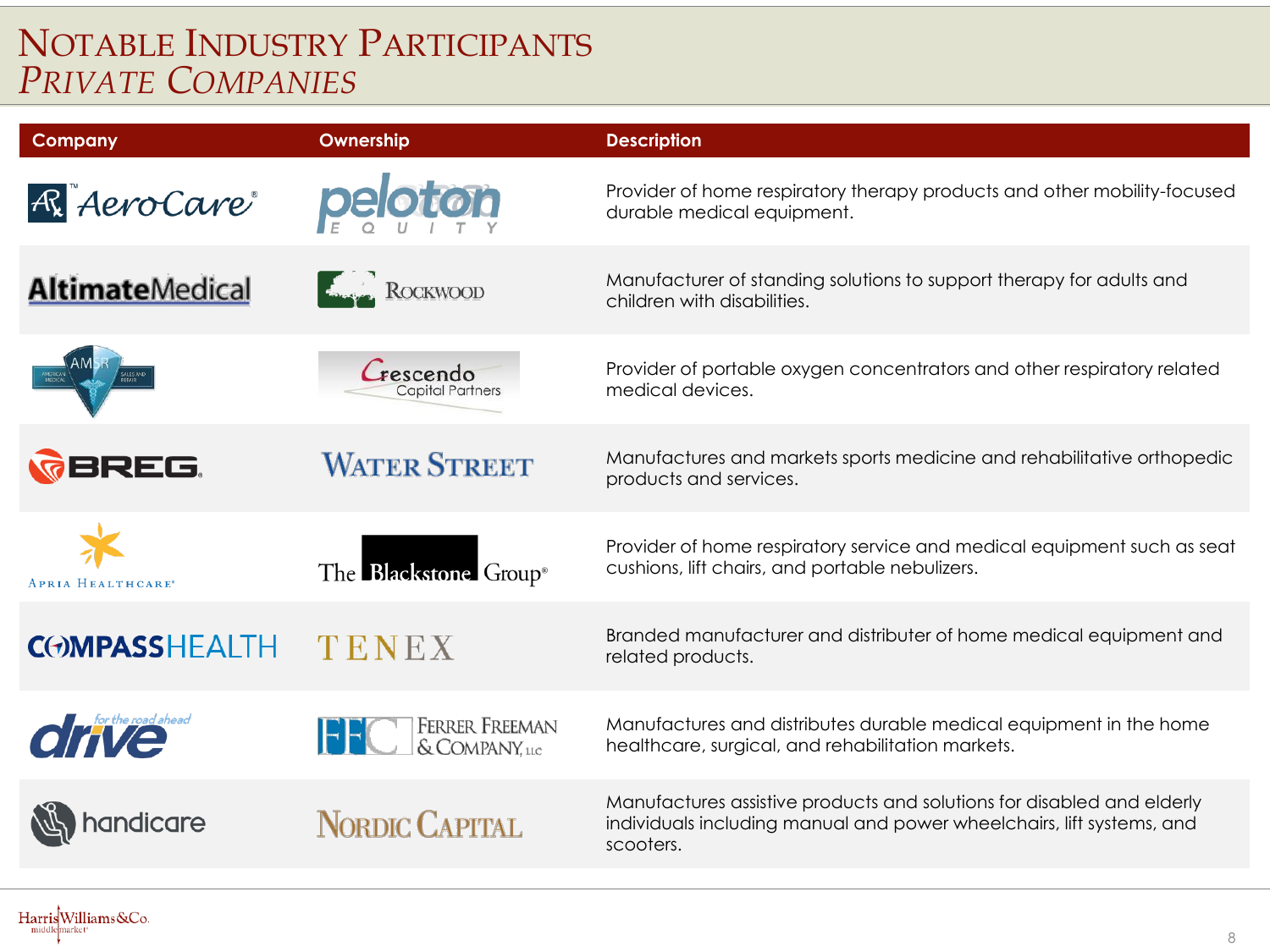## NOTABLE INDUSTRY PARTICIPANTS *PRIVATE COMPANIES (CONT.)*

| <b>Company</b>                           | Ownership                            | <b>Description</b>                                                                                                                                                            |
|------------------------------------------|--------------------------------------|-------------------------------------------------------------------------------------------------------------------------------------------------------------------------------|
|                                          | <b>ORTEC</b> Group                   | Designs, manufactures, and markets mobility and accessibility solutions<br>focused primarily on lift and ramp products.                                                       |
| HOVEROUN                                 | Private Company                      | Designs, manufactures, distributes, and services personal mobility<br>vehicles.                                                                                               |
| loerns <sup>®</sup><br><b>HEALTHCARE</b> | $AD-C$                               | Manufacturer and service provider of patient handling and wound care<br>products for post-acute healthcare settings.                                                          |
|                                          | MERIT CAPITAL PARTNERS               | Provider of FDA approved Phase I post-operative orthopedic<br>rehabilitation products and services.                                                                           |
| <b>MEDI INF</b>                          | <b>Private Company</b>               | Manufactures and distributes wound care, respiratory products, lab<br>supplies, and medical equipment.                                                                        |
| <b>National HME</b>                      | 2 TAILWIND                           | Provides hospice specific durable medical equipment, customer care<br>services, and cost containment solutions to the hospice industry.                                       |
| ational<br>Seating &<br><b>Mobility</b>  | WELLSPRING CAPITAL<br>MANAGEMENT LLC | Provides customized mobility, rehabilitation, and adaptive seating<br>systems for individuals who have been diagnosed as having a permanent<br>or long-term loss of mobility. |
|                                          | Audax<br>Group <sup>*</sup>          | Provides mobility solutions for individuals with complex medical mobility<br>limitations.                                                                                     |
|                                          |                                      |                                                                                                                                                                               |

HarrisWilliams&Co. middl emarket\*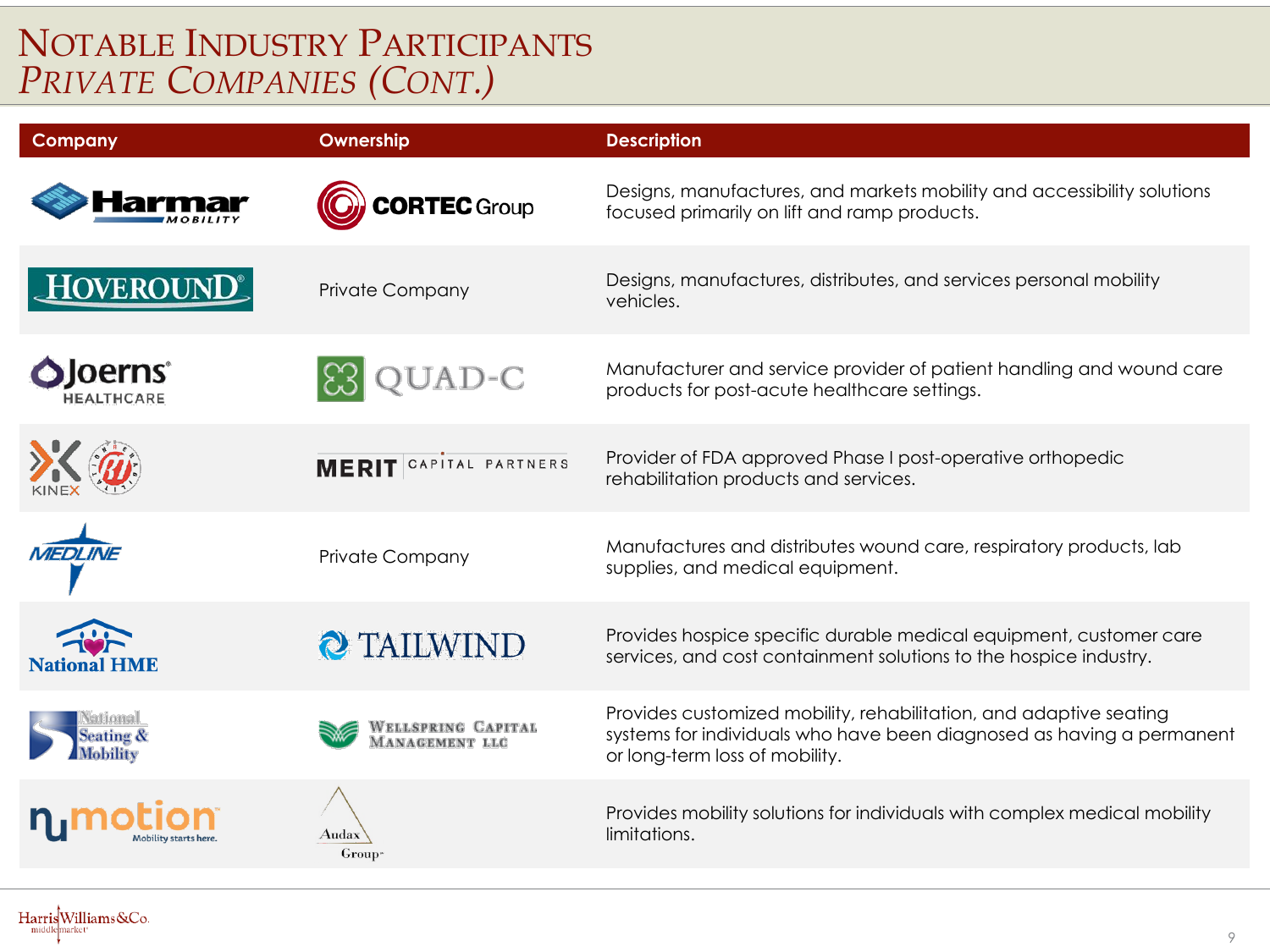## NOTABLE INDUSTRY PARTICIPANTS *PRIVATE COMPANIES (CONT.)*

HarrisWilliams&Co.

middl emarket\*

| <b>Company</b>        | Ownership                       | <b>Description</b>                                                                                                                                                                                  |
|-----------------------|---------------------------------|-----------------------------------------------------------------------------------------------------------------------------------------------------------------------------------------------------|
| ledical Corporation®  | TENEX                           | Develops, manufactures, and sells home respiratory therapy products.                                                                                                                                |
| <b>ORTHOFAB</b>       | Champlain Finan                 | Designs, develops, manufactures, and sells high-end wheel chairs and<br>other mobility products.                                                                                                    |
| perm <sub>o</sub> bil | <b><i><u>Onvestor</u></i></b>   | Develops, manufactures, and sells wheelchairs and transport systems for<br>individuals with functional disabilities.                                                                                |
| Preferred<br>LifeCare | BEECKEN PETTY O'KEEFE & COMPANY | Provider of home healthcare products and services including respiratory<br>therapy, durable medical equipment, rehabilitation equipment, infusion<br>therapy and sleep diagnostic testing services. |
|                       | <b>Private Company</b>          | Designs and manufactures personal mobility products for people with<br>disabilities including power chairs, scooters, and lift chairs.                                                              |
|                       | NORDIC CAPITAL                  | Designs, manufactures, and markets medical products and assistive<br>technology devices for the recovery, rehabilitation, and respiratory needs<br>of patients in hospitals and homecare settings.  |
|                       |                                 | Provider of respiratory medical devices, catheters, and other home<br>medical equipment.                                                                                                            |
|                       | EVERGREEN PACIFIC               | Manufactures wheelchair accessible transportation and related mobility<br>products                                                                                                                  |
|                       |                                 |                                                                                                                                                                                                     |